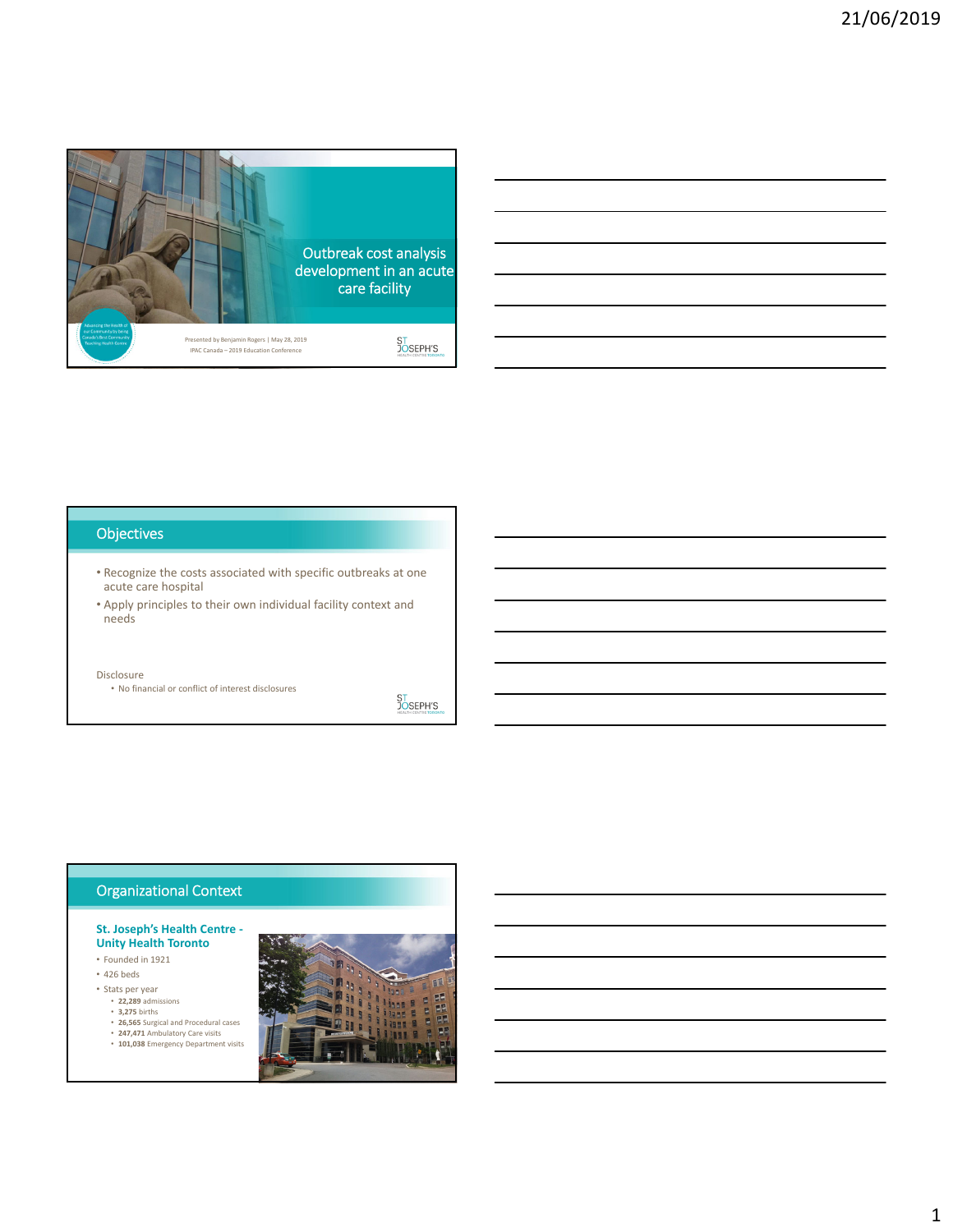



# Investigation Background

#### Study Rationale

- Lack of attentiveness to preventative strategies
- Quantify outbreak costs

### Primary outcomes

- Develop a tool to calculate the cost of outbreaks
- Shift conversation to prevention rather than control

**ST<br>JOSEPH'S** 



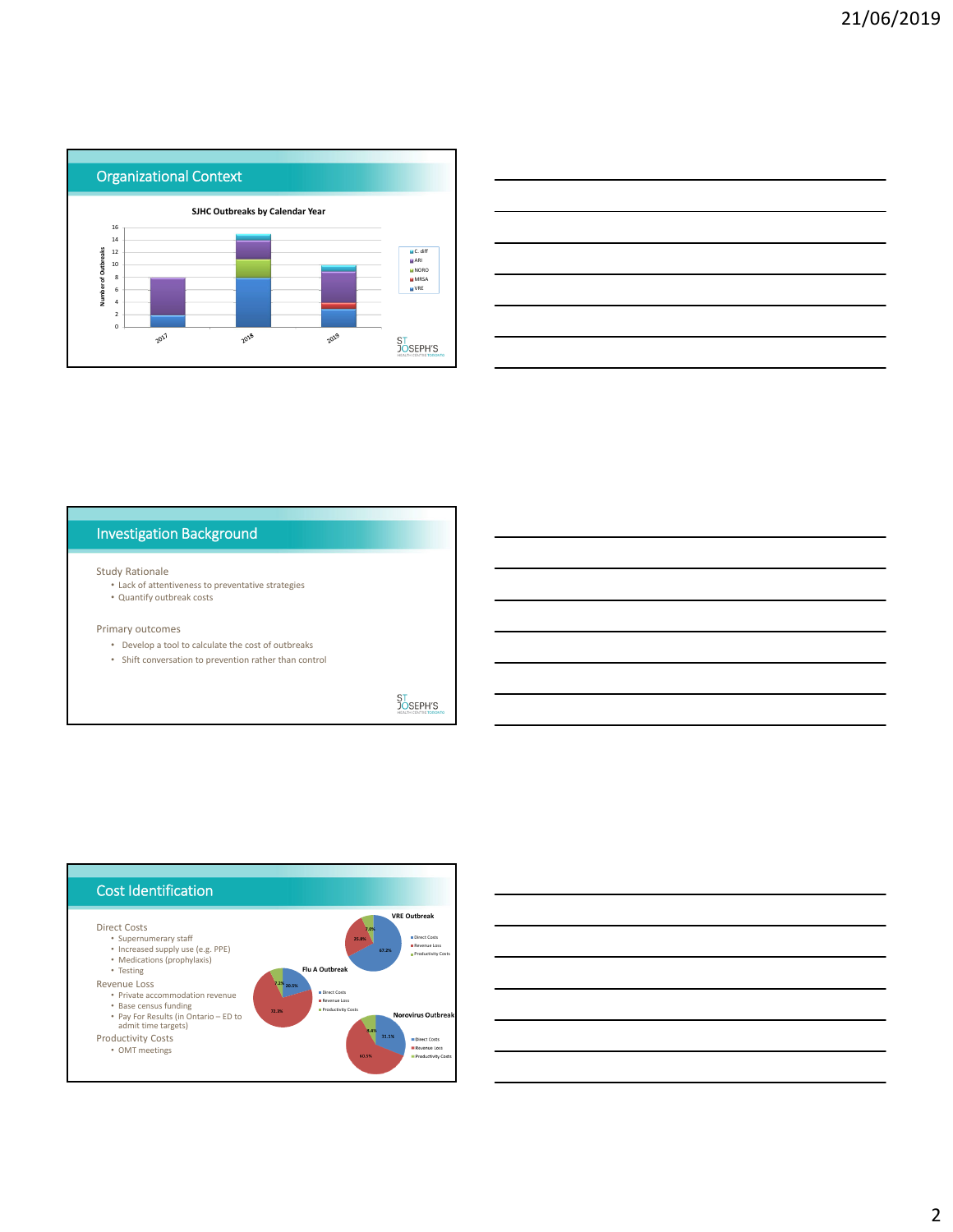# Direct Cost ‐ Example

- VRE Point Prevalence
	- Positive Test Cost per test: \$27.96 • Negative Test – Cost per test: \$5.40
- Oseltamivir Prophylaxis
	- Patients Cost per day: \$2.84
- Staff Cost per course (10 days/course): \$28.35 PPE (per isolated patient per day)
	- Contact Precautions: \$15.60
	- Droplet/Contact Precautions: \$29.76



## Revenue Loss ‐ Example

- Bed Closures
	- Loss of private room accommodation revenue • \$310 per room per day
	-
	- Decreased census impact on budget formula and volumes • Medicine Unit Bed: \$450 per day



**ST<br>JOSEPH'S** 

## Productivity Cost ‐ Example Outbreak Management Team (OMT) • Average attendance • Average salary • \$1007 per meeting OMT Meetings Per Outbreak Type • VRE: 1 per week • CDI: 2 per week • Influenza: 3 per week • Noro: 3‐4 per weekST<br>JOSEPH'S<br>HEALTH CENTRE TORONTO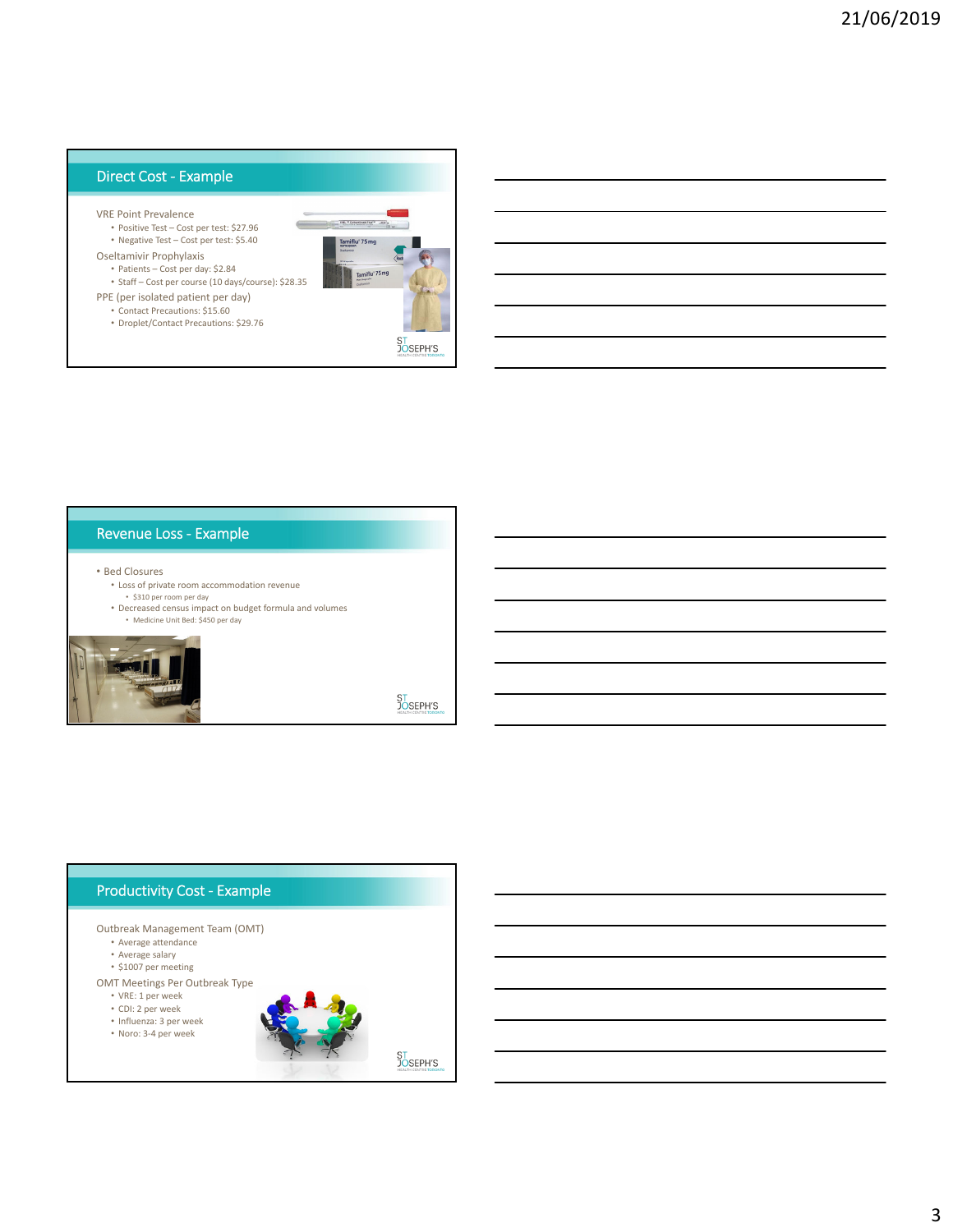| Actual Outbreak Costs - VRE        |          |            |                            |             |
|------------------------------------|----------|------------|----------------------------|-------------|
| <b>Item</b>                        | Quantity | Cost       | <b>Unit of Measurement</b> | Cost        |
| <b>Additional RN</b>               | 11       | \$509.74   | 12-hour shift              | \$5,607.11  |
| <b>Additional RPN</b>              | 13       | \$330.73   | 12-hour shift              | \$4.299.46  |
| <b>Additional HCA</b>              | 29       | \$181.40   | 8-hour shift               | \$5.260.67  |
| <b>Additional EVS staff</b>        | 31       | \$165.74   | 8-hour shift               | \$5,138.02  |
| <b>OMT Meeting</b>                 | 2.5      | \$1,007.00 | 1-hour meeting             | \$2,517.50  |
| <b>Point Prevalence - Positive</b> | 11       | \$27.96    | Positive result            | \$307.56    |
| <b>Point Prevalence - Negative</b> | 74       | \$5.40     | Negative result            | \$399.60    |
| <b>Terminal Cleaning</b>           | 105      | \$5.00     | <b>Extra Cleaning</b>      | \$525.00    |
| <b>Additional PPE</b>              | 105      | \$15.60    | <b>Isolation Days</b>      | \$1,638,00  |
| <b>Private Revenue Loss</b>        | 28       | \$310.00   | Private Room Isolation Day | \$8,680.00  |
| <b>Total Number of Days</b>        | 18       |            | <b>Outbreak Total Cost</b> | \$34,372.92 |

|                                                                                                                                                                                                                                      |  | ______ |
|--------------------------------------------------------------------------------------------------------------------------------------------------------------------------------------------------------------------------------------|--|--------|
|                                                                                                                                                                                                                                      |  |        |
|                                                                                                                                                                                                                                      |  |        |
|                                                                                                                                                                                                                                      |  |        |
|                                                                                                                                                                                                                                      |  |        |
|                                                                                                                                                                                                                                      |  |        |
|                                                                                                                                                                                                                                      |  |        |
|                                                                                                                                                                                                                                      |  |        |
| <u>successive and the contract of the contract of the contract of the contract of the contract of the contract of the contract of the contract of the contract of the contract of the contract of the contract of the contract o</u> |  |        |
|                                                                                                                                                                                                                                      |  |        |
|                                                                                                                                                                                                                                      |  |        |
|                                                                                                                                                                                                                                      |  |        |
|                                                                                                                                                                                                                                      |  |        |

|                             | Actual Outbreak Costs - Influenza A |            |                            |             |  |
|-----------------------------|-------------------------------------|------------|----------------------------|-------------|--|
|                             |                                     |            |                            |             |  |
|                             |                                     |            |                            |             |  |
| <b>Item</b>                 | Quantity                            | Cost       | <b>Unit of Measurement</b> | Cost        |  |
| <b>Additional RN</b>        | $\overline{2}$                      | \$509.74   | 12-hour shift              | \$1,019.48  |  |
| <b>Additional RPN</b>       | 5                                   | \$330.73   | 12-hour shift              | \$1,653.64  |  |
| <b>Additional HCA</b>       | 6                                   | \$181.40   | 8-hour shift               | \$1.088.42  |  |
| <b>Additional EVS staff</b> | 13                                  | \$165.74   | 8-hour shift               | \$2.154.65  |  |
| <b>OMT Meeting</b>          | 3                                   | \$1,007.00 | 1-hour meeting             | \$3,021.00  |  |
| <b>Tamiflu - Staff</b>      | 26                                  | \$28.35    | Positive result            | \$737.10    |  |
| <b>Tamiflu - Patients</b>   | 147                                 | \$2.84     | Negative result            | \$417.48    |  |
| <b>Terminal Cleaning</b>    | 42                                  | \$5.00     | <b>Extra Cleaning</b>      | \$210.00    |  |
| <b>Additional PPE</b>       | 42                                  | \$29.76    | <b>Isolation Days</b>      | \$1,249.92  |  |
| <b>Closed Medicine Beds</b> | 67                                  | \$450.00   |                            | \$30,150.00 |  |
| <b>Total Number of Days</b> | 8                                   |            | <b>Outbreak Total Cost</b> | \$41.701.68 |  |
|                             |                                     |            |                            |             |  |

| ,我们也不会有什么?""我们的人,我们也不会有什么?""我们的人,我们也不会有什么?""我们的人,我们也不会有什么?""我们的人,我们也不会有什么?""我们的人  |  |
|-----------------------------------------------------------------------------------|--|
|                                                                                   |  |
| ,我们也不会有一个人的人,我们也不会有一个人的人,我们也不会有一个人的人,我们也不会有一个人的人,我们也不会有一个人的人,我们也不会有一个人的人,我们也不会有一个 |  |
|                                                                                   |  |
|                                                                                   |  |
|                                                                                   |  |
|                                                                                   |  |
|                                                                                   |  |
| the control of the control of the control of the control of the control of        |  |
|                                                                                   |  |

| Actual Outbreak Costs – Norovirus |          |            |                            |              |
|-----------------------------------|----------|------------|----------------------------|--------------|
| <b>Item</b>                       | Quantity | Cost       | <b>Unit of Measurement</b> | Cost         |
| <b>Additional RN</b>              | 19       | \$509.74   | 12-hour shift              | \$9.685.01   |
| <b>Additional RPN</b>             | 21       | \$330.73   | 12-hour shift              | \$6.945.28   |
| <b>Additional HCA</b>             | 38       | \$181.40   | 8-hour shift               | \$6,893.30   |
| <b>Additional EVS staff</b>       | 43       | \$165.74   | 8-hour shift               | \$7,126.93   |
| <b>OMT Meeting</b>                | 9        | \$1,007.00 | 1-hour meeting             | \$9.063.00   |
| <b>Terminal Cleaning</b>          | 92       | \$5.00     | <b>Extra Cleaning</b>      | \$460.00     |
| <b>Additional PPE</b>             | 92       | \$29.76    | <b>Isolation Days</b>      | \$2,737.92   |
| <b>Closed Medicine Beds</b>       | 145      | \$450.00   |                            | \$65,250.00  |
| <b>Total Number of Days</b>       | 20       |            | <b>Outbreak Total Cost</b> | \$108.161.43 |